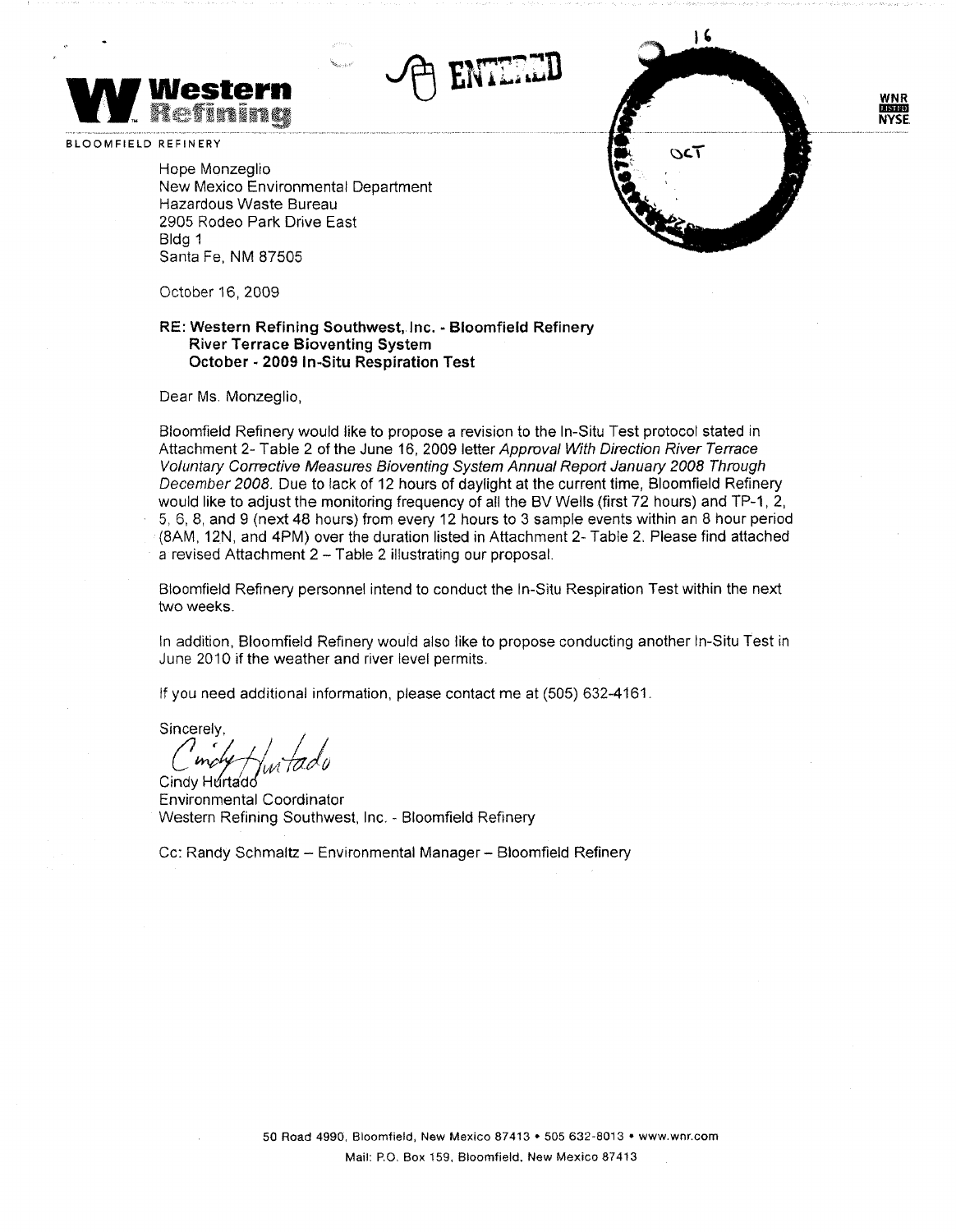## **Attachment 2 River Terrace Bioventing System Monitoring Table 2 - Soil Vapor Monitoring**

 $\mathcal{P}^{(11,2)}$ 

 $\mathbf{h}_{k_1,\ldots,k_r}$ 

| Location     | <b>Matrix</b> | * Injection<br><b>Pressure</b> | *Injection<br><b>Flow Rate</b> | % CO <sub>2</sub> | % O <sub>2</sub> | <b>Organic Vapors</b><br>(PID) | Pressure    | Analytical               |
|--------------|---------------|--------------------------------|--------------------------------|-------------------|------------------|--------------------------------|-------------|--------------------------|
| MW-49        | Α             |                                |                                | Q                 | Q                | Q                              | Q           | Q - b, GRO<br>$\epsilon$ |
| $DW-1$       | А             |                                |                                | Q                 | Q                | Q                              | Q           | Q - b, GRO               |
| $TP-1$       | А             |                                |                                | Q                 | Q                | Q                              | $\mathsf Q$ | $Q - b$ , GRO            |
| TP-2         | А             |                                |                                | Q                 | Q                | Q                              | Q           | $Q - b$ , GRO            |
| TP-3         | A             |                                |                                | S/A               | S/A              | S/A                            | S/A         | S/A-b, GRO               |
| TP-5         | А             |                                |                                | Q                 | Q                | Q                              | Q           | Q - b, GRO               |
| TP-6         | A             |                                |                                | Q                 | Q                | $\mathsf Q$                    | Q           | Q - b, GRO               |
| <b>TP-7</b>  | Α             |                                |                                | Q                 | Q                | Q                              | Q           | Q - b, GRO               |
| $TP-8$       | А             |                                |                                | $\mathsf Q$       | Q                | $\mathsf Q$                    | $\mathsf Q$ | Q - b, GRO               |
| <b>TP-9</b>  | Α             |                                |                                | Q                 | $\mathsf Q$      | Q                              | Q           | Q - b, GRO               |
| TP-10        | А             |                                |                                | S/A               | S/A              | S/A                            | S/A         | S/A-b, GRO               |
| <b>TP-11</b> | Α             |                                |                                | S/A               | S/A              | S/A                            | S/A         | S/A-b, GRO               |
| TP-12        | A             |                                |                                | S/A               | S/A              | S/A                            | S/A         | S/A-b, GRO               |
| <b>TP-13</b> | А             |                                |                                | S/A               | S/A              | S/A                            | S/A         | S/A-b, GRO               |
| <b>BV-1</b>  | Α             | Q                              | Q                              |                   |                  |                                |             |                          |
| BV-2         | А             | Q                              | Q                              |                   |                  |                                |             |                          |
| BV-3         | Α             | Q                              | Q                              |                   |                  |                                |             |                          |
| BV-4         | А             | Q                              | Q                              |                   |                  |                                |             |                          |
| BV-5         | Α             | Q                              | Q                              |                   |                  |                                |             |                          |
| BV-6         | Α             | Q                              | Q                              |                   |                  |                                |             |                          |
| BV-7         | А             | Q                              | Q                              |                   |                  |                                |             |                          |
| BV-8         | А             | $\mathsf Q$                    | Q                              |                   |                  |                                |             |                          |
| BV-9         | Α             | Q                              | Q                              |                   |                  |                                |             |                          |
| <b>BV-10</b> | Α             | $\mathsf Q$                    | Q                              |                   |                  |                                |             |                          |
| <b>BV-11</b> | Α             | Q                              | Q                              |                   |                  |                                |             |                          |
| <b>BV-12</b> | Α             | $\mathsf Q$                    | Q                              |                   |                  |                                |             |                          |
| <b>BV-13</b> | Α             | $\mathsf Q$                    | Q                              |                   |                  |                                |             |                          |

**A-** soil gas

 $\ddot{\phantom{0}}$ 

 $\cdot$ 

Matrix Field Parameters<br> **A** - soil gas <br> **Matrix CO2** - percent carbon dioxide % **02** - percent oxygen **PIO** - photoionization detector

Analytical Analysis **b** - BTEX by EPA Method 8021B **GRO** - gasoline rangr organics by EPA Method 80158

 $\overline{\phantom{a}}$ 

Samplng Frequency

**Q** - Quarterly

**S/A** - Semi-annual (2 X a year during the high and low flows of the San Juan River)

• **Pressure** - Full system and individual well injection pressure will be recorded during each monitoring event.

| Perform IN-SITU RESPIRATION TEST During 2009                                                                                                                                                                                                    |               |                |                |                                  |  |  |  |  |
|-------------------------------------------------------------------------------------------------------------------------------------------------------------------------------------------------------------------------------------------------|---------------|----------------|----------------|----------------------------------|--|--|--|--|
| (Must be conducted under similar conditions as the 9/07 respiration test (e.g. similar groundwater levels and river levels).<br>Shutdown blower and monitoring oxygen/carbon dioxide levels in TP-1, 2, 5, 6, 8, 9, and each of the 13 BV wells |               |                |                |                                  |  |  |  |  |
| <b>Monitor location</b>                                                                                                                                                                                                                         | Analyte(s)    | Frequency      | Duration       | TP - Temporary Wells             |  |  |  |  |
| TP - 1,2,5,6,8,9                                                                                                                                                                                                                                | 02, CO2, VOCs | every 1 hour   | first 8 hours  | VOCs - Volatile Organic Carbons  |  |  |  |  |
| $TP - 1, 2, 5, 6, 8, 9$                                                                                                                                                                                                                         | 02, CO2, VOCs | 8AM.12N, & 4PM | next 48 hours  | O <sub>2</sub> - Oxygen          |  |  |  |  |
| All BV Wells                                                                                                                                                                                                                                    | 02            | 8AM.12N. & 4PM | first 72 hours | CO <sub>2</sub> - Carbon Dioxide |  |  |  |  |